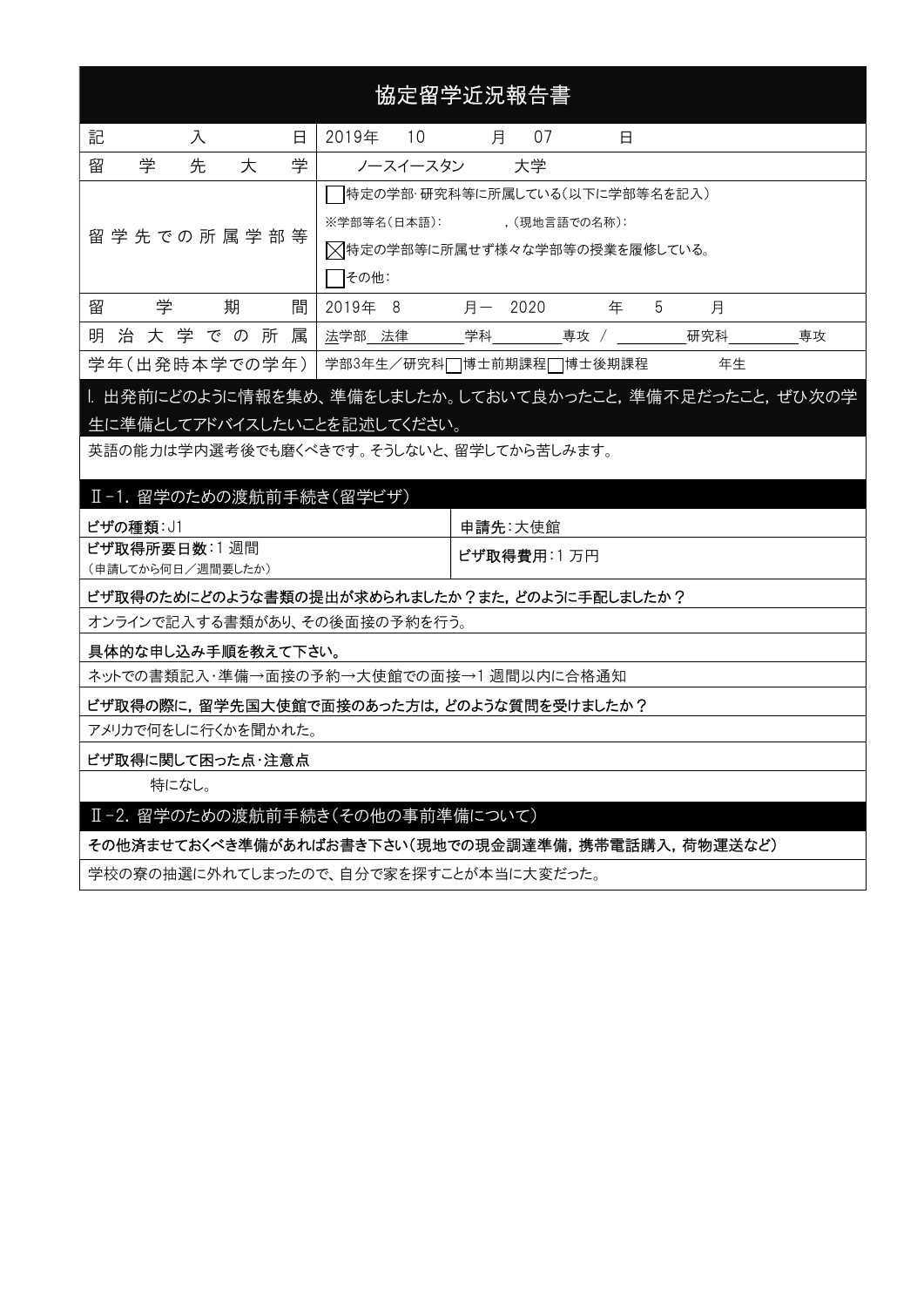| Ⅲ. 現地到着後のながれ                                           |                                                                                         |          |       |             |  |  |  |  |
|--------------------------------------------------------|-----------------------------------------------------------------------------------------|----------|-------|-------------|--|--|--|--|
| 1.到着時の様子                                               |                                                                                         |          |       |             |  |  |  |  |
| 利用航空会社                                                 | JAL                                                                                     |          |       |             |  |  |  |  |
|                                                        | キャンパスサポートで取ってもらった                                                                       |          |       |             |  |  |  |  |
| 航空券手配方法                                                | ※利用した旅行社・旅行サイト,格安航空券情報等があれば記入して下さい。                                                     |          |       |             |  |  |  |  |
| 大学最寄空港名                                                | ローガン国際空港                                                                                | 現地到着時刻   | 16時   |             |  |  |  |  |
|                                                        | コ大学手配の<br>□知人の                                                                          | 7公共交通機関  | ⊠タクシー | その他         |  |  |  |  |
| キャンパスへの移動手段                                            | 出迎え<br>出迎え                                                                              | (□バス□電車) |       |             |  |  |  |  |
| 移動の所要時間                                                | 15 分程                                                                                   |          |       |             |  |  |  |  |
|                                                        | 空港からキャンパスへの移動の際の注意点,タクシー・公共交通機関で移動する際の行き方,料金等                                           |          |       |             |  |  |  |  |
| Uber を使うのが良いと考える                                       |                                                                                         |          |       |             |  |  |  |  |
| 大学到着日                                                  | 8月<br>24<br>17<br>Β                                                                     | 時頃       |       |             |  |  |  |  |
| 2.住居について                                               |                                                                                         |          |       |             |  |  |  |  |
| 到着後すぐに住居                                               | ⊠はい<br>いいえを選んだ方:                                                                        | 月        |       | 日から入居可能だった。 |  |  |  |  |
| 入居できましたか?                                              | いいえ                                                                                     |          |       |             |  |  |  |  |
| 住居のタイプ                                                 | ⊠寮<br>アパート                                                                              | その他(     |       |             |  |  |  |  |
| 部屋の種類                                                  | 一人部屋<br>⊠二人部屋                                                                           | その他(     |       |             |  |  |  |  |
| ルームメイト                                                 | ⊠他国からの留学生<br>日本人学生                                                                      | その他(     |       |             |  |  |  |  |
| 住居を探した方法                                               | ⊠自分で探した<br> 大学の斡旋                                                                       | その他(     |       |             |  |  |  |  |
| 住居の申込み手順                                               | まず3か月の家賃を払い、部屋のレザベーションを行った                                                              |          |       |             |  |  |  |  |
|                                                        | 住居は渡航前に,また渡航後すぐに見つかりましたか?トラブルはありましたか?                                                   |          |       |             |  |  |  |  |
|                                                        | 学校の寮が取れなかったため、自分で探すのが大変だった。                                                             |          |       |             |  |  |  |  |
| 3.留学先でのオリエンテーションについて                                   |                                                                                         |          |       |             |  |  |  |  |
| オリエンテーションの有無                                           | ⊠あった<br>なかった                                                                            |          |       |             |  |  |  |  |
| 日程                                                     | 2019年8月29日                                                                              |          |       |             |  |  |  |  |
| 参加必須ですか?                                               | ⊠必須<br>任意参加                                                                             |          |       |             |  |  |  |  |
| 参加費用は?                                                 | ⊠無料<br>有料(金額:                                                                           |          |       |             |  |  |  |  |
| 内容と様子は?                                                | 100 人以上の交換留学生が参加していたので、すぐに友達ができた                                                        |          |       |             |  |  |  |  |
| 留学生用特別がイダンス                                            | ⊠あった<br> なかった                                                                           |          |       |             |  |  |  |  |
| 授業開始日                                                  | 9月<br>日から<br>$\overline{4}$                                                             |          |       |             |  |  |  |  |
|                                                        | Ⅳ. その他、渡航してから必要な手続きについて                                                                 |          |       |             |  |  |  |  |
|                                                        | 1.現地で滞在許可等の申請の必要はありますか?いつ、どこで、方法は?日数、料金は?トラブルは?                                         |          |       |             |  |  |  |  |
| なし                                                     |                                                                                         |          |       |             |  |  |  |  |
|                                                        | 2. その他現地でした手続きは?(健康診断、予防接種等)いつ、どこで、方法、日数、料金は?トラブルは?<br>大学から送られたビザに関するオンラインアプリケーションを記入した |          |       |             |  |  |  |  |
|                                                        | 3. 現地で銀行口座を開設しましたか?手続方法、必要書類、日数、料金は?トラブルは?                                              |          |       |             |  |  |  |  |
|                                                        | Bank of America で開いた。 パスポートが必要。トラブルは特になし。                                               |          |       |             |  |  |  |  |
|                                                        |                                                                                         |          |       |             |  |  |  |  |
| 4. 現地で携帯電話を購入しましたか?手続方法、必要書類、日数、料金は?トラブルは?<br>購入していない。 |                                                                                         |          |       |             |  |  |  |  |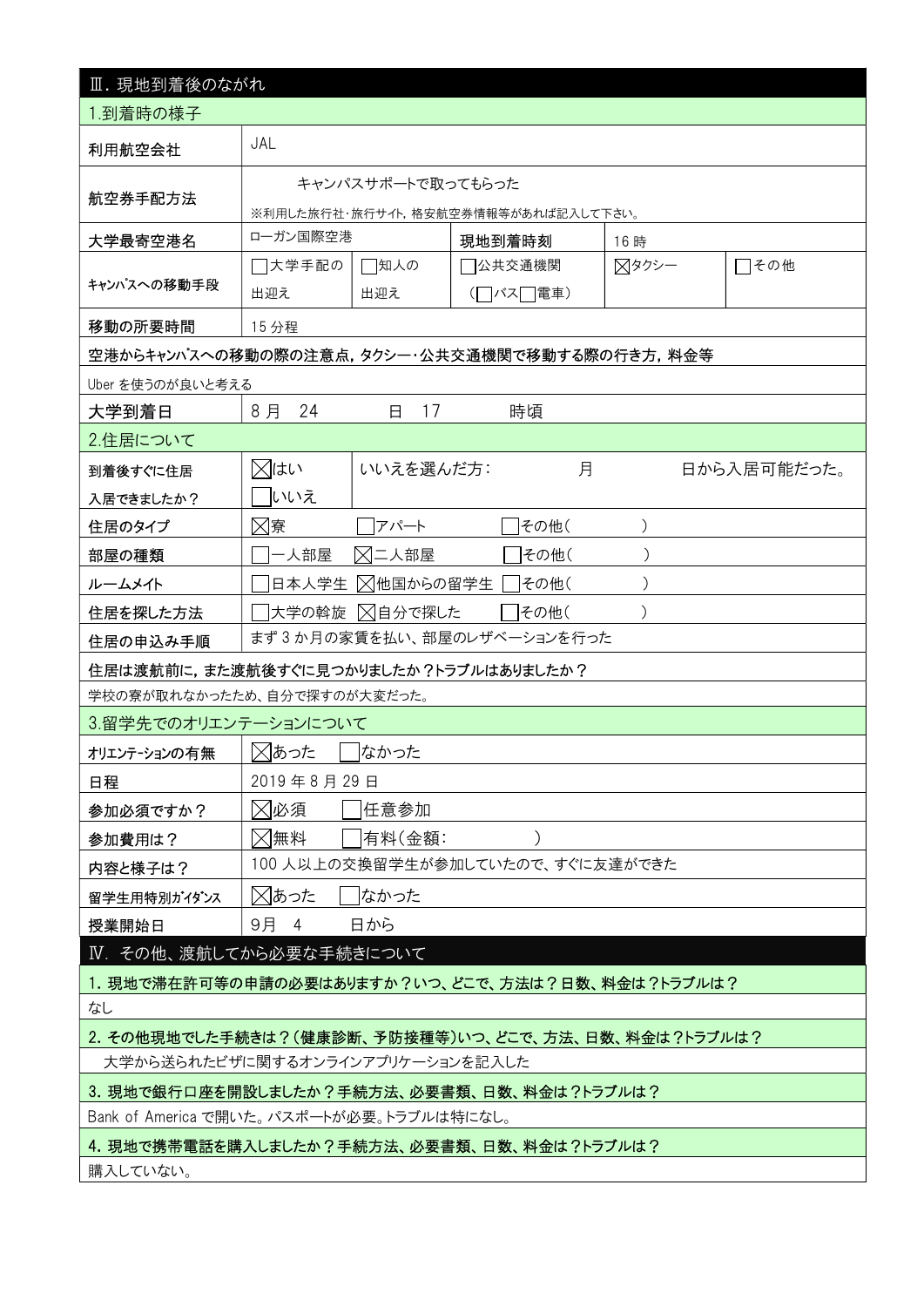| V. 履修科目と授業について                                       |
|------------------------------------------------------|
| 1.履修登録はいつどのような形で行いましたか?                              |
| ○出発前に(5月<br>日頃)                                      |
| オンラインで登録  × 志願書類に記入して登録<br>できなかった<br>  その他(          |
| 到着後に(<br>月<br>日頃)                                    |
| オンラインで登録    国際オフィス等の仲介<br>できなかった<br> その他(            |
| ╳はかった<br>あった<br>登録時に留学生として優先されることは                   |
| 優先が「あった」方はどのように優先されましたか?                             |
|                                                      |
|                                                      |
| 優先が「なかった」方はどのように登録しましたか?                             |
|                                                      |
| 正規生が優先される。もし希望している授業が正規生で埋まったら、留学生としてその授業は取れないことになる。 |
| 出発前に授業を登録した方は,現地で変更・追加できましたか?また希望通りの授業が取れましたか?       |
| 頂地云赤玉古坐 エム ラゟ…っしゃよいありじも赤ちゃっ おもはしむい                   |

現地で変更可能。しかし、スタッフとのやり取りが大変なので、お勧めしない。

|       | VI. 一週間のスケジュール 授業時間、課外活動、勉強時間等、毎日の生活について記入してください。 |       |      |      |    |                                                        |         |
|-------|---------------------------------------------------|-------|------|------|----|--------------------------------------------------------|---------|
|       | 月                                                 | 火     | 水    | 木    | 金  | 土                                                      | 日       |
| 7:00  | 起床                                                |       | 起床   |      |    | 近くの場所への<br>旅行。(ニューヨ   旅行。<br>ーク、ワシント<br>ン、プロビデンス<br>等) | 近くの場所への |
| 8:00  | 授業                                                | 起床    | 授業   | 起床   | 起床 |                                                        |         |
| 9:00  | 授業                                                | 授業    | 授業   |      | 授業 |                                                        |         |
| 10:00 | 授業                                                | 授業    | 授業   | 授業   | 授業 |                                                        |         |
| 11:00 | 授業                                                | 授業    | 授業   | 授業   | 授業 |                                                        |         |
| 12:00 | 授業                                                | 友達と御飯 | 授業   | 授業   | 昼食 |                                                        |         |
| 13:00 | 昼食                                                | 授業    | 自習   | 授業   | 授業 |                                                        |         |
| 14:00 | 自習                                                | 授業    | 自習   | 昼食   | 授業 |                                                        |         |
| 15:00 | 自習                                                | 授業    | 自習   | 自習   | 授業 |                                                        |         |
| 16:00 | 自習                                                | 自習    | 自習   | 自習   | 自習 |                                                        |         |
| 17:00 | 自習                                                | 自習    | 自習   | 自習   | 自習 |                                                        |         |
| 18:00 | 自習                                                | 自習    | 自習   | サークル | 自習 |                                                        |         |
| 19:00 | 自習                                                | 自習    | サークル | サークル | 自習 |                                                        |         |
| 20:00 | 自習                                                | 自習    | サークル | サークル | 自習 |                                                        |         |
| 21:00 | 自習                                                | 自習    | サークル | 自習   | 自習 |                                                        |         |
| 22:00 | 自習                                                | 自習    | サークル | 自習   | 自習 |                                                        |         |
| 23:00 | 就寝                                                | 就寝    | 就寝   | 就寝   | 就寝 |                                                        |         |
| 24:00 |                                                   |       |      |      |    |                                                        |         |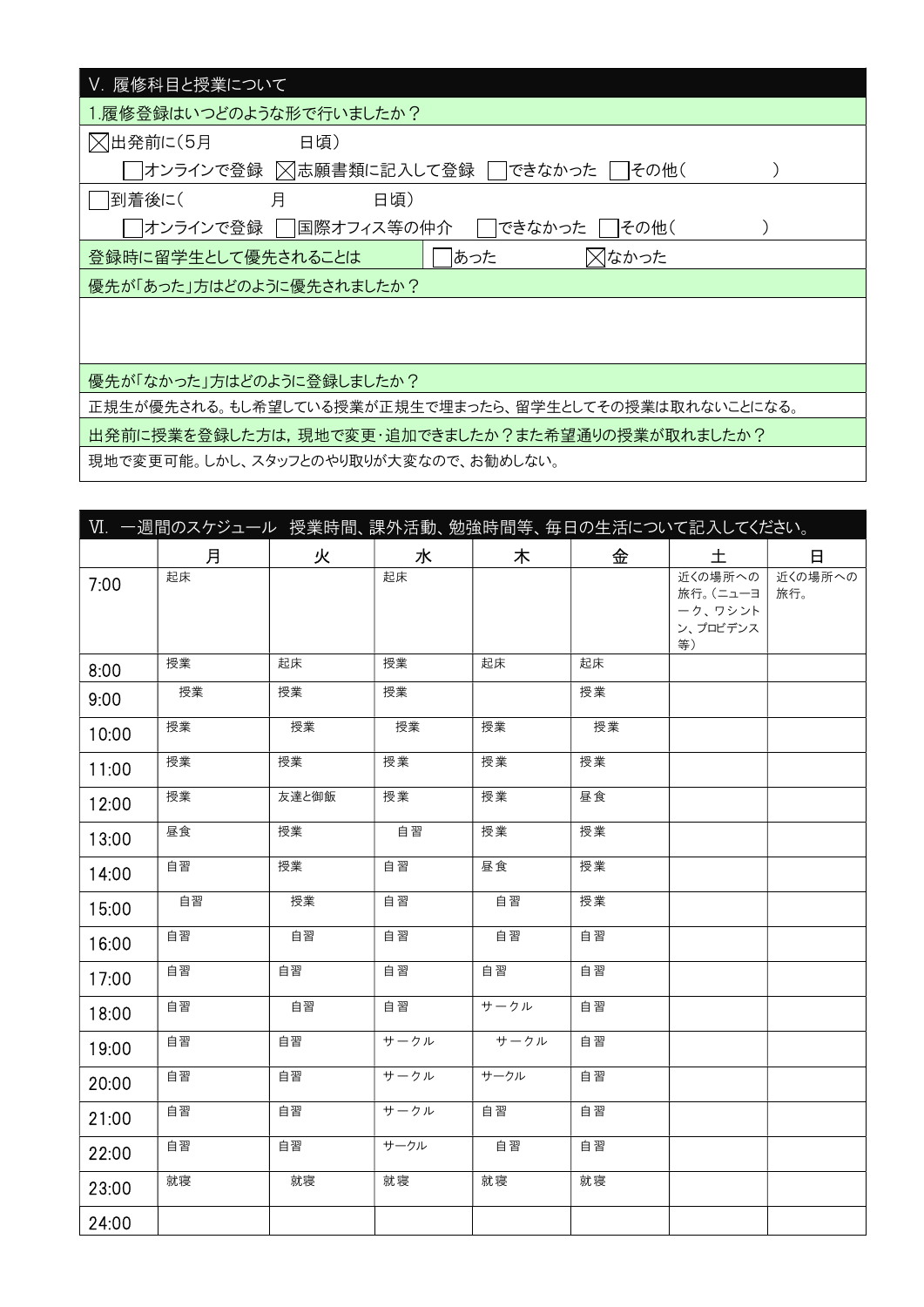## Ⅶ. 現在までの感想

### 留学先大学、プログラムについて、授業、宿舎、生活全般についてなど、自由に書いてください。

アメリカの留学は日本の授業と比較して大変であることが特徴だと思います。授業に付いていけない場合は積極的にオフィ スアワーを使って、先生と交流することが重要だと思います。先生はその分野のエキスパートなので、どんな質問でも喜んで 回答してくれると思います。

友達を作るときも、ネイティブスピーカーの様に、スムーズに自分の言いたい内容を伝えられなくても、言ってみる、行動して みることが大変重要だと思います。これには勇気が大変必要だと思いますが、せっかく留学をさせてもらっているので、全力 で毎日を送るべきです。

### 留学先大学を目指す学生に向けてのアドバイスをお願いします。

やはり英語をしっかり勉強することが一番重要だと思います。言語の壁が厚かったら、どんな困難でも更に解決が難しくなる と思います。出来る限りの言語の壁を薄くしてから留学をすべきです。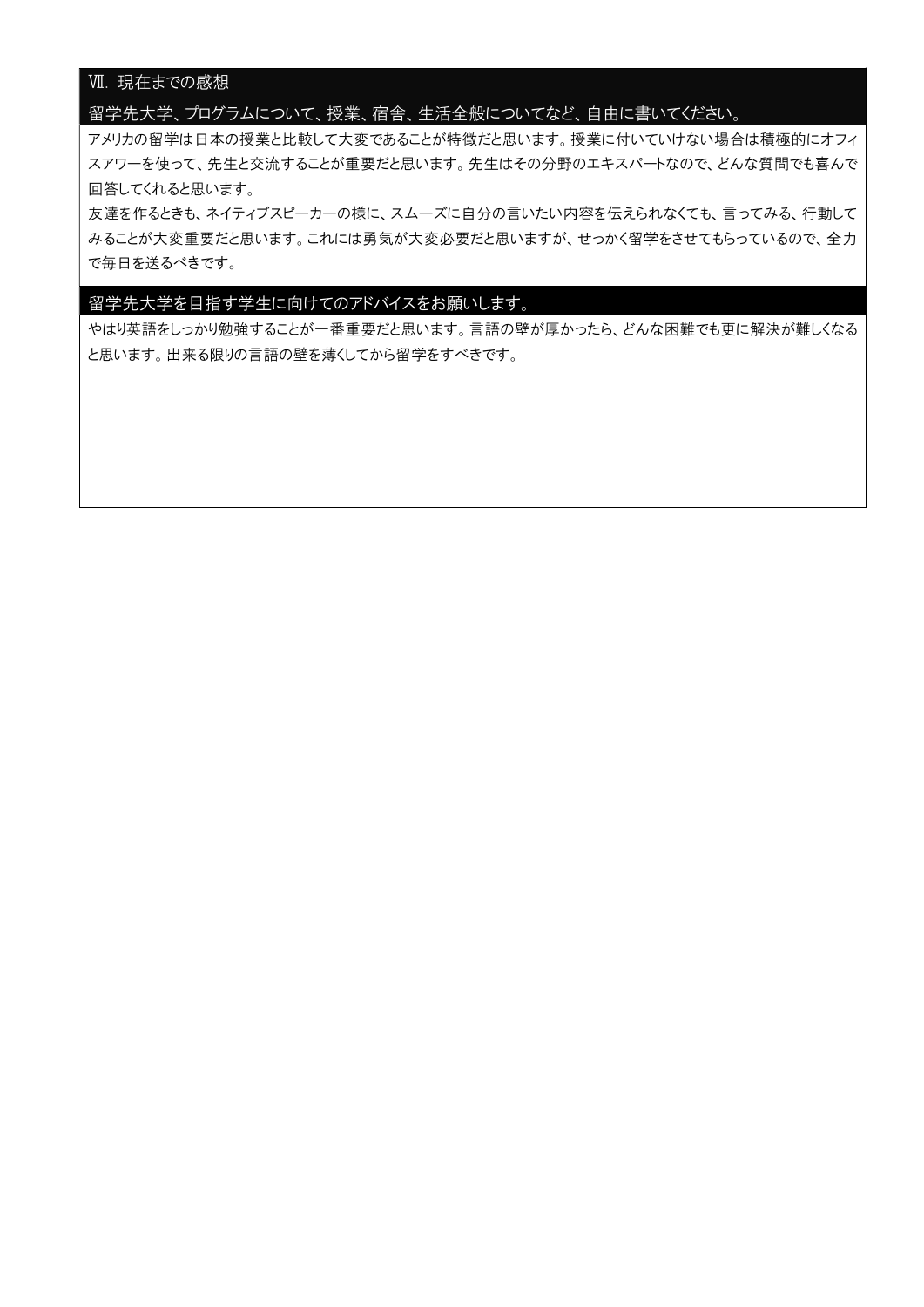| Report of the program activities (during the program)                                          |                                                                                                                                                                                                                                  |  |  |  |  |  |
|------------------------------------------------------------------------------------------------|----------------------------------------------------------------------------------------------------------------------------------------------------------------------------------------------------------------------------------|--|--|--|--|--|
| Date of reporting                                                                              | Year2019 month10 day29                                                                                                                                                                                                           |  |  |  |  |  |
| <b>Host University</b>                                                                         | Northeastern University                                                                                                                                                                                                          |  |  |  |  |  |
| Department you belonging to<br>at the host university                                          | belong to a specific department (Please fill out the following information)<br>im XX Name of the department :<br>I do not belong to any specific department and taking the classes of<br>$\bowtie$<br>various majors.<br> Other: |  |  |  |  |  |
| Duration of the exchange<br>program                                                            | Year 2019 month 8<br>to year 2020<br>month 5                                                                                                                                                                                     |  |  |  |  |  |
| Department you belong to at<br>Meiji University                                                | / Graduate school of _____ Major_____<br>School of Law Major(field of study)                                                                                                                                                     |  |  |  |  |  |
| Year (before departure)                                                                        | Undergraduate: year2 ∕ Graduate   Masters   Doctorate year                                                                                                                                                                       |  |  |  |  |  |
| I. How did you find the information to prepare for your departure? Please report and give some |                                                                                                                                                                                                                                  |  |  |  |  |  |

# advises for future exchange students going abroad on what they need to know and be informed.

Study English

# Ⅱ-1.Preparing before going exchange program (About VISA) .

| Type: J1                                                         | Where to apply: ambassdor |
|------------------------------------------------------------------|---------------------------|
| How long did it take to get a VISA: 1 week                       | Cost: 10000               |
| (How long did it take from the application to the acquisition of |                           |
| your VISA?)                                                      |                           |

What kinds of documents were required to submit to apply for VISA? How did you prepare those documents?

I applied in online application.

Please report on the details of applying process.

If you took any interview at the Embassy, please report on the details of the questions you were asked. What will you do after you go to USA

Were there any difficulties or notices to take the VISA?

No. Just do not lie anything to the interviewer.

II-2. Preparation before departing for exchange program (Other topics)

Please report on any other necessary preparation before your departure. (E.g. Preparation of money,

purchasing a cellphone, shipments of your commodities, and etc.)

Just study English.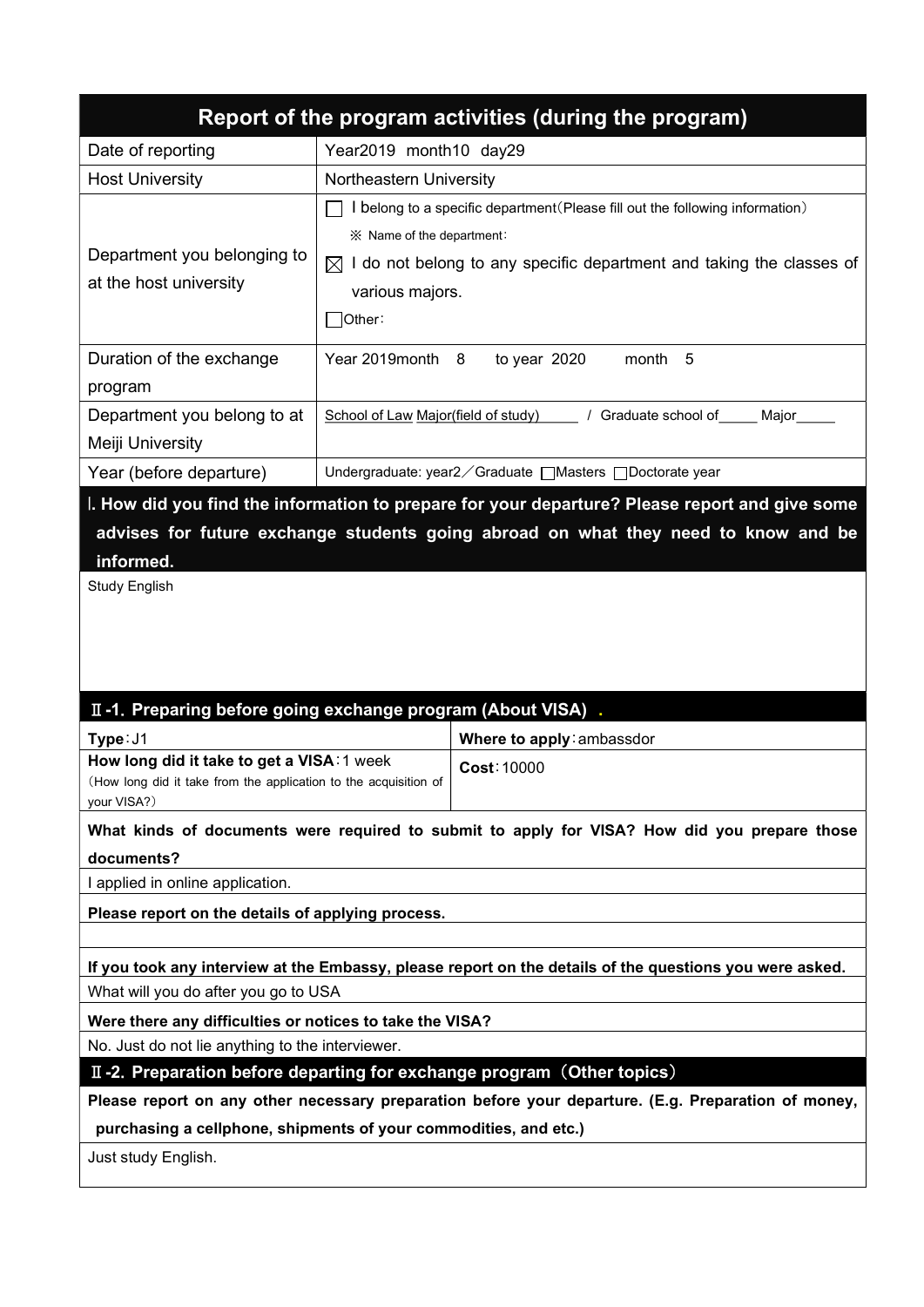| <b>III. After Arrival</b>                                                                              |                   |                                                     |                                     |              |  |  |  |
|--------------------------------------------------------------------------------------------------------|-------------------|-----------------------------------------------------|-------------------------------------|--------------|--|--|--|
| 1. Arrival Information                                                                                 |                   |                                                     |                                     |              |  |  |  |
| <b>Airline</b>                                                                                         | JAL               |                                                     |                                     |              |  |  |  |
| to<br>purchase<br>How<br>air                                                                           |                   | I used the school system                            |                                     |              |  |  |  |
| ticket                                                                                                 |                   |                                                     | ※利用した旅行社・旅行サイト,格安航空券情報等があれば記入して下さい。 |              |  |  |  |
| <b>Arrival airport</b>                                                                                 | Logan Airport     |                                                     | <b>Arrival time</b>                 | 16:00        |  |  |  |
|                                                                                                        | $\Box$ Pick-up of | $\Box$ Pick-up of                                   | $\boxtimes$ taxi                    | $\Box$ other |  |  |  |
| How to get to the campus                                                                               | host university   | your friend                                         | (□Bus □Train)                       |              |  |  |  |
| How long did it take from                                                                              |                   | 15 minutes by Uber                                  |                                     |              |  |  |  |
| airport<br>the<br>the<br>to                                                                            |                   |                                                     |                                     |              |  |  |  |
| campus?                                                                                                |                   |                                                     |                                     |              |  |  |  |
| Are there any important points to get to the campus? Please inform on the cost of taxi or any          |                   |                                                     |                                     |              |  |  |  |
| transportations.                                                                                       |                   |                                                     |                                     |              |  |  |  |
| It took 20 dollars                                                                                     |                   |                                                     |                                     |              |  |  |  |
| <b>Arrival date</b>                                                                                    | Month8date 24     | 16:00<br>time                                       |                                     |              |  |  |  |
| 2. Housing                                                                                             |                   |                                                     |                                     |              |  |  |  |
| $\boxtimes$ Yes<br>Did you check-in                                                                    |                   | If your answer is "No": The date you checked-in was |                                     |              |  |  |  |
| $\Box$ No<br>after<br>soon                                                                             |                   | month<br>day                                        |                                     |              |  |  |  |
| arriving?                                                                                              |                   |                                                     |                                     |              |  |  |  |
| Dormitory<br><b>Type of housing</b>                                                                    |                   | $\boxtimes$ Apartment<br>Other(                     |                                     |              |  |  |  |
| <b>Alone</b><br>the<br><b>Type</b><br>οf                                                               |                   | $\boxtimes$ two persons                             | $\Box$ Other(                       |              |  |  |  |
| room                                                                                                   |                   |                                                     |                                     |              |  |  |  |
| <b>Room mates</b>                                                                                      |                   | Japanese Student ⊠International Student             | $\Box$ Other $($                    |              |  |  |  |
| How to find the                                                                                        |                   | Recommendation from host university                 | $\boxtimes$ by yourself             | ]Other(      |  |  |  |
| accommodation                                                                                          |                   |                                                     |                                     |              |  |  |  |
| of the<br><b>Details</b>                                                                               |                   |                                                     |                                     |              |  |  |  |
| application                                                                                            |                   |                                                     |                                     |              |  |  |  |
| Have you decided your accommodation before departure or after arriving easily? Were there any troubles |                   |                                                     |                                     |              |  |  |  |
| to find it?                                                                                            |                   |                                                     |                                     |              |  |  |  |
|                                                                                                        |                   |                                                     |                                     |              |  |  |  |
| 3. Orientation                                                                                         |                   |                                                     |                                     |              |  |  |  |
| Was there any orientation?                                                                             |                   | 1No<br>$\boxtimes$ Yes                              |                                     |              |  |  |  |
| <b>Date</b>                                                                                            |                   | 2019/8/29                                           |                                     |              |  |  |  |
| Was it mandatory to attend?                                                                            |                   | 1No<br>$\boxtimes$ Yes                              |                                     |              |  |  |  |
| Did it cost any?                                                                                       |                   | $\boxtimes$ No. It's free of charge.                | Yes(Cost:                           |              |  |  |  |
| <b>Contents (details)</b>                                                                              |                   | Anything related to school life                     |                                     |              |  |  |  |
| Was there any special guidance                                                                         |                   | $\boxtimes$ Yes<br>$\Box$ No                        |                                     |              |  |  |  |
| arranged for exchange students?                                                                        |                   |                                                     |                                     |              |  |  |  |
| Date of beginning of the class                                                                         |                   | Month9day 4                                         |                                     |              |  |  |  |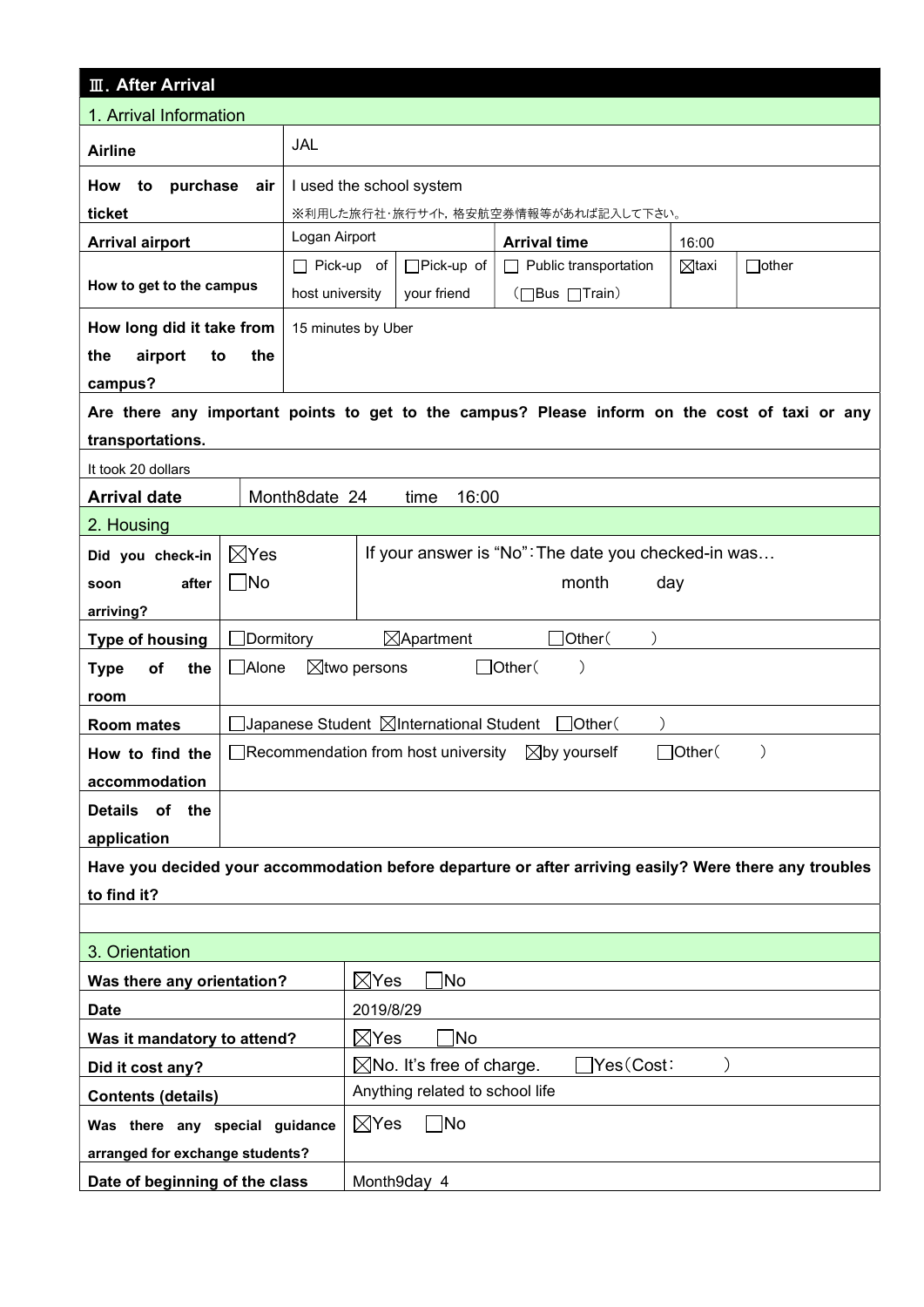### Ⅳ. Other process to be completed after arriving

1.Was it necessary to get any permission of staying after arriving? If yes, where, report on when, and how

to apply for a permission? How long and how much did it take? Was there any trouble?

No

2.Were there any other procedures you completed after arriving? (E.g. medical checkup, inoculation and

etc.) If yes, report on where, when, and how did you complete them? How long and how much did it take? Was there any trouble?

I filled out some online application from the school

3.Did you open any bank account abroad? How did you open it and what kinds of documents were required to apply? How long and how much did it take? Was there any trouble?

Yes. Bank of America

4.Did you purchase any cellphone? How did you open it and what kinds of documents were required to purchase it? How long and how much did it take? Was there any trouble?

No

| V. Course registration and classes                                                                            |  |  |  |  |  |  |  |
|---------------------------------------------------------------------------------------------------------------|--|--|--|--|--|--|--|
| When and how did you register your courses?                                                                   |  |  |  |  |  |  |  |
| $\boxtimes$ Before departure (approximate date: month5day1)                                                   |  |  |  |  |  |  |  |
| ]Online $\Box$ Filling out an application form $\Box$<br>Not allowed to register $\Box$ other (               |  |  |  |  |  |  |  |
| After arriving (approximate date: around month<br>day                                                         |  |  |  |  |  |  |  |
| △ Online △ With support by International office at the host university                                        |  |  |  |  |  |  |  |
| Not allowed to register $\Box$ other(                                                                         |  |  |  |  |  |  |  |
| Was there any priority as an exchange<br>l⊠No<br>- IYes                                                       |  |  |  |  |  |  |  |
| student?                                                                                                      |  |  |  |  |  |  |  |
| If your answer is Yes, please report on the details.                                                          |  |  |  |  |  |  |  |
|                                                                                                               |  |  |  |  |  |  |  |
|                                                                                                               |  |  |  |  |  |  |  |
| If your answer is No, how did you register your classes?                                                      |  |  |  |  |  |  |  |
|                                                                                                               |  |  |  |  |  |  |  |
|                                                                                                               |  |  |  |  |  |  |  |
| If you had registered the courses before departure, could you change or add any classes after arriving? Could |  |  |  |  |  |  |  |
| you register all the classes which you wished to attend?                                                      |  |  |  |  |  |  |  |
|                                                                                                               |  |  |  |  |  |  |  |
|                                                                                                               |  |  |  |  |  |  |  |